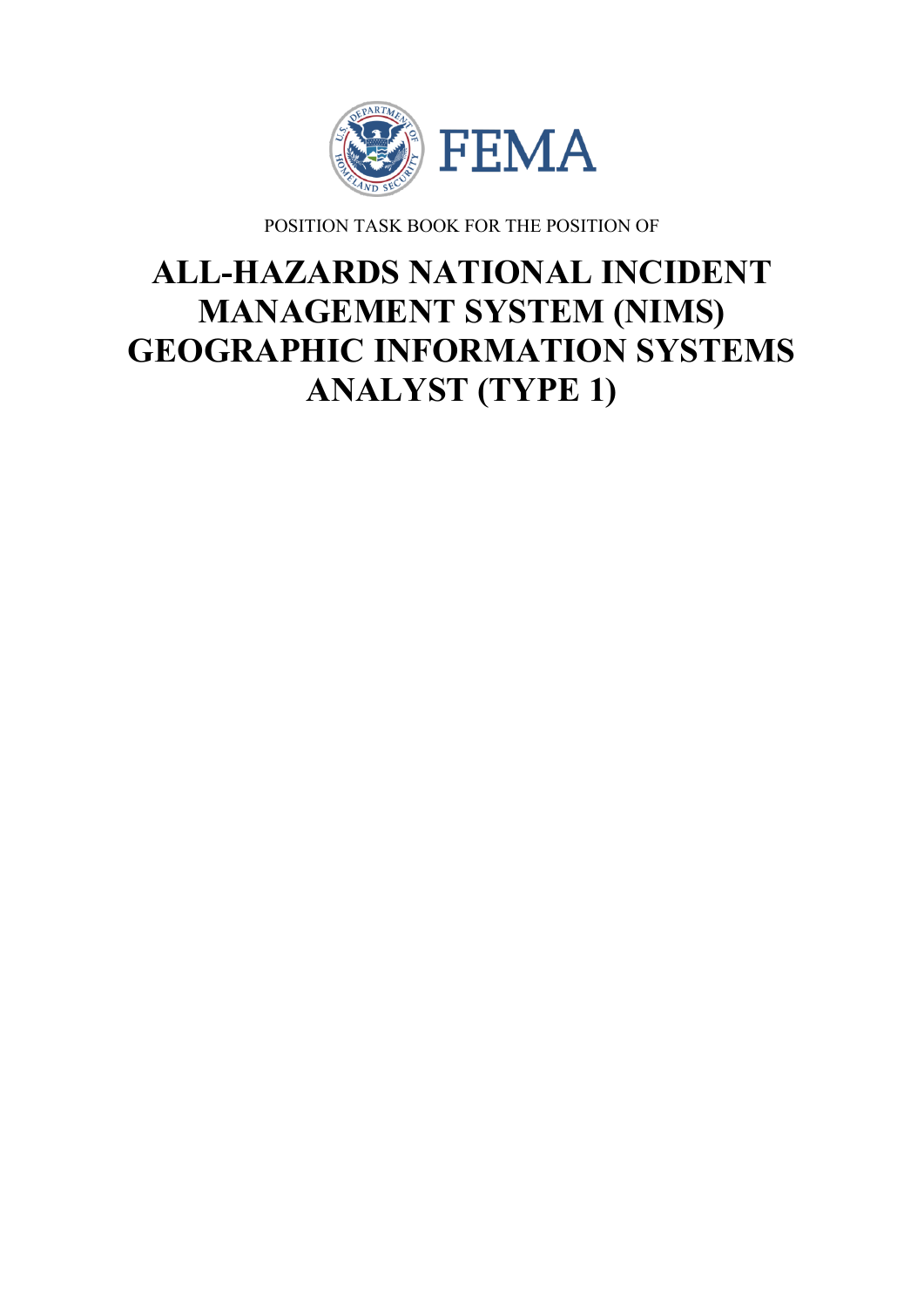# **GEOGRAPHIC INFORMATION SYSTEMS ANALYST (TYPE 1)**

# *1. Competency:* **Assume position responsibilities**

*Description:* Successfully assume the role of Geographic Information Systems (GIS) Analyst and initiate position activities at the appropriate time according to the following behaviors.

## *1a. Behavior:* **Gather, update, and apply situational information relevant to the assignment**

| <b>TASK</b>                                                                                                                                                                                     | <b>CODE</b> | <b>EVALUATION</b><br><b>RECORD#</b> | <b>EVALUATOR</b><br><b>INITIALS AND</b><br><b>DATE</b> |
|-------------------------------------------------------------------------------------------------------------------------------------------------------------------------------------------------|-------------|-------------------------------------|--------------------------------------------------------|
| 1. Gather logistical information:<br>• Incident base facilities<br>• Equipment and supplies available (plotter, computers, ink,<br>paper)<br>• Availability of GIS server and software licenses | E, F, I     |                                     |                                                        |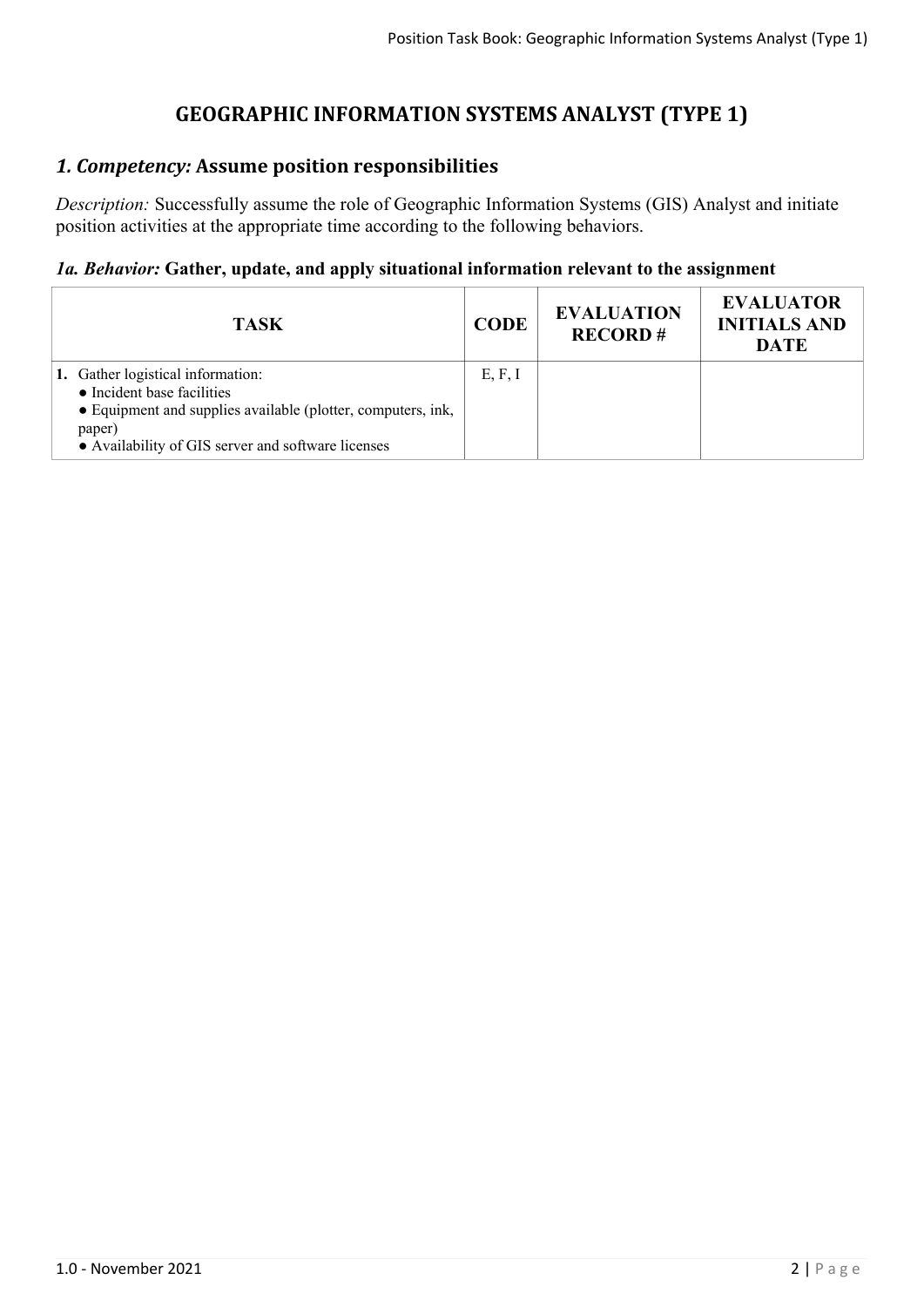## *2. Competency:* **Communicate effectively**

*Description:* Use suitable communication techniques to share relevant information with appropriate personnel on a timely basis to accomplish objectives in a potentially rapidly changing environment.

## *2a. Behavior:* **Produce and distribute information per established guidelines and ensure recipient understands information**

| <b>TASK</b>                                                                                                                                                                                                                                                                                                                                         | <b>CODE</b> | <b>EVALUATION</b><br><b>RECORD#</b> | <b>EVALUATOR</b><br><b>INITIALS AND</b><br><b>DATE</b> |
|-----------------------------------------------------------------------------------------------------------------------------------------------------------------------------------------------------------------------------------------------------------------------------------------------------------------------------------------------------|-------------|-------------------------------------|--------------------------------------------------------|
| 2. Assist in the production of incident products by completing<br>digital analysis.                                                                                                                                                                                                                                                                 | E, F, I     |                                     |                                                        |
| 3. Collate data from initial and ongoing assessment of incident-<br>related damage and needs, conduct impact analyses, and<br>inform planning and resource decisions with assessment<br>results.                                                                                                                                                    | E, F, I     |                                     |                                                        |
| 4. Define, implement, and maintain a daily archival process:<br>• Perform daily backups<br>• Upload data and GIS products to relevant file transfer<br>protocol (FTP) sites<br>• Create backup copies of incident spatial data within the<br>incident data structure                                                                                | E, F, I     |                                     |                                                        |
| 5. Develop and update products within established time frames.                                                                                                                                                                                                                                                                                      | E, F, I     |                                     |                                                        |
| 6. Develop key GIS products in at least four of these functional<br>areas:<br>• Emergency Services<br>• External Affairs<br>• Hazard Mitigation<br>• Individual Assistance<br>• Logistics<br>• Long-Term Recovery and Planning<br>$\bullet$ Planning<br>• Public Assistance/Infrastructure                                                          | E, F, I     |                                     |                                                        |
| 7. Develop, update, and maintain metadata.                                                                                                                                                                                                                                                                                                          | E, F, I     |                                     |                                                        |
| 8. Generate and integrate event-specific model output in<br>coordination with authoritative sources.                                                                                                                                                                                                                                                | E, F, I     |                                     |                                                        |
| 9. Identify and obtain data from internal and external<br>stakeholders to develop and update GIS products:<br>• Incident maps<br>• Reference maps: political jurisdiction maps and<br>demographics<br>• Quantitative and qualitative thematic maps<br>• Interactive map products: Keyhole Markup Language<br>(KML), ArcReader, web mapping software | E, F, I     |                                     |                                                        |
| 10. Meet information requirements to support decisions.                                                                                                                                                                                                                                                                                             | E, F, I     |                                     |                                                        |
| 11. Provide the Documentation Unit or other appropriate<br>personnel with written documentation, digital data, and<br>products developed during the incident, as requested.                                                                                                                                                                         | E, F, I     |                                     |                                                        |
| 12. Use standard data file structure.                                                                                                                                                                                                                                                                                                               | E, F, I     |                                     |                                                        |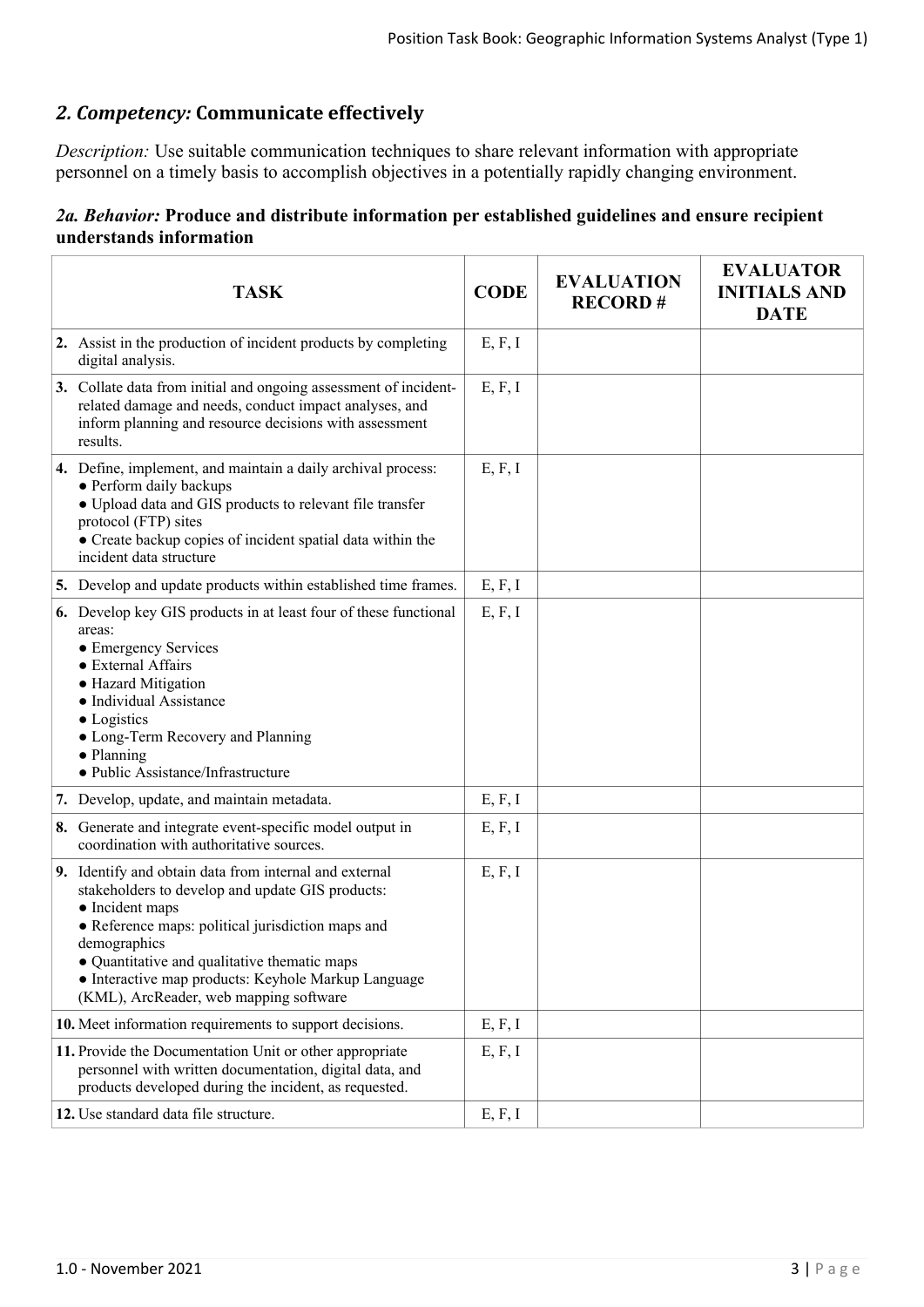## *3. Competency:* **Ensure completion of assigned actions to meet identified objectives**

*Description:* Identify, analyze, and apply relevant situational information and evaluate actions to complete assignments safely and meet identified objectives. Complete actions within established time frame.

|  |  |  |  | 3a. Behavior: Maintain GIS products and hardware software applications |  |  |  |
|--|--|--|--|------------------------------------------------------------------------|--|--|--|
|--|--|--|--|------------------------------------------------------------------------|--|--|--|

| <b>TASK</b>                                                                                                                                                                                                                                 | <b>CODE</b> | <b>EVALUATION</b><br><b>RECORD#</b> | <b>EVALUATOR</b><br><b>INITIALS AND</b><br><b>DATE</b> |
|---------------------------------------------------------------------------------------------------------------------------------------------------------------------------------------------------------------------------------------------|-------------|-------------------------------------|--------------------------------------------------------|
| 13. Create, maintain, and update GIS databases.                                                                                                                                                                                             | E, F, I     |                                     |                                                        |
| <b>14.</b> Ensure that data is accurate and from authoritative sources.                                                                                                                                                                     | E, F, I     |                                     |                                                        |
| 15. Import/export GIS data:<br>• Various coordinate systems, Geographic to United States<br>National Grid (USNG)<br>$\bullet$ Data<br>• Projections                                                                                         | E, F, I     |                                     |                                                        |
| 16. Operate and maintain desktop and wide-format printers.                                                                                                                                                                                  | E, F, I     |                                     |                                                        |
| 17. Operate specialized applications or GIS software for disaster<br>support:<br>• Adobe products<br>• ArcGIS Desktop<br>• ArcGIS Spatial Analyst<br>$\bullet$ Google Earth<br>• Microsoft Office Suite<br>• Information Management Systems | E, F, I     |                                     |                                                        |

#### *3b. Behavior:* **Gather, analyze, and validate information pertinent to the incident or event and make recommendations for setting priorities**

| <b>TASK</b>                                                                                                                                  | <b>CODE</b> | <b>EVALUATION</b><br><b>RECORD#</b> | <b>EVALUATOR</b><br><b>INITIALS AND</b><br><b>DATE</b> |
|----------------------------------------------------------------------------------------------------------------------------------------------|-------------|-------------------------------------|--------------------------------------------------------|
| 18. Download data from various GPS units and incorporate the<br>data into the incident GIS.                                                  | E, F, I     |                                     |                                                        |
| 19. Identify, obtain, and catalog data (digital and paper):<br>$\bullet$ Base<br>$\bullet$ Incident<br>$\bullet$ Local<br>$\bullet$ Metadata | E, F, I     |                                     |                                                        |
| 20. Review maps and data for accuracy and report inaccuracies<br>to Situation Unit Leader.                                                   | E, F, I     |                                     |                                                        |
| 21. Support incident modeling and mapping requests.                                                                                          | E, F, I     |                                     |                                                        |

### *3c. Behavior:* **Utilize information to produce outputs**

| <b>TASK</b>                                                                                                      | <b>CODE</b> | <b>EVALUATION</b><br><b>RECORD#</b> | <b>EVALUATOR</b><br><b>INITIALS AND</b><br><b>DATE</b> |
|------------------------------------------------------------------------------------------------------------------|-------------|-------------------------------------|--------------------------------------------------------|
| 22. Assist in digitizing and georeferencing data within GIS<br>software:<br>$\bullet$ Vector<br>$\bullet$ Raster | E, F, I     |                                     |                                                        |